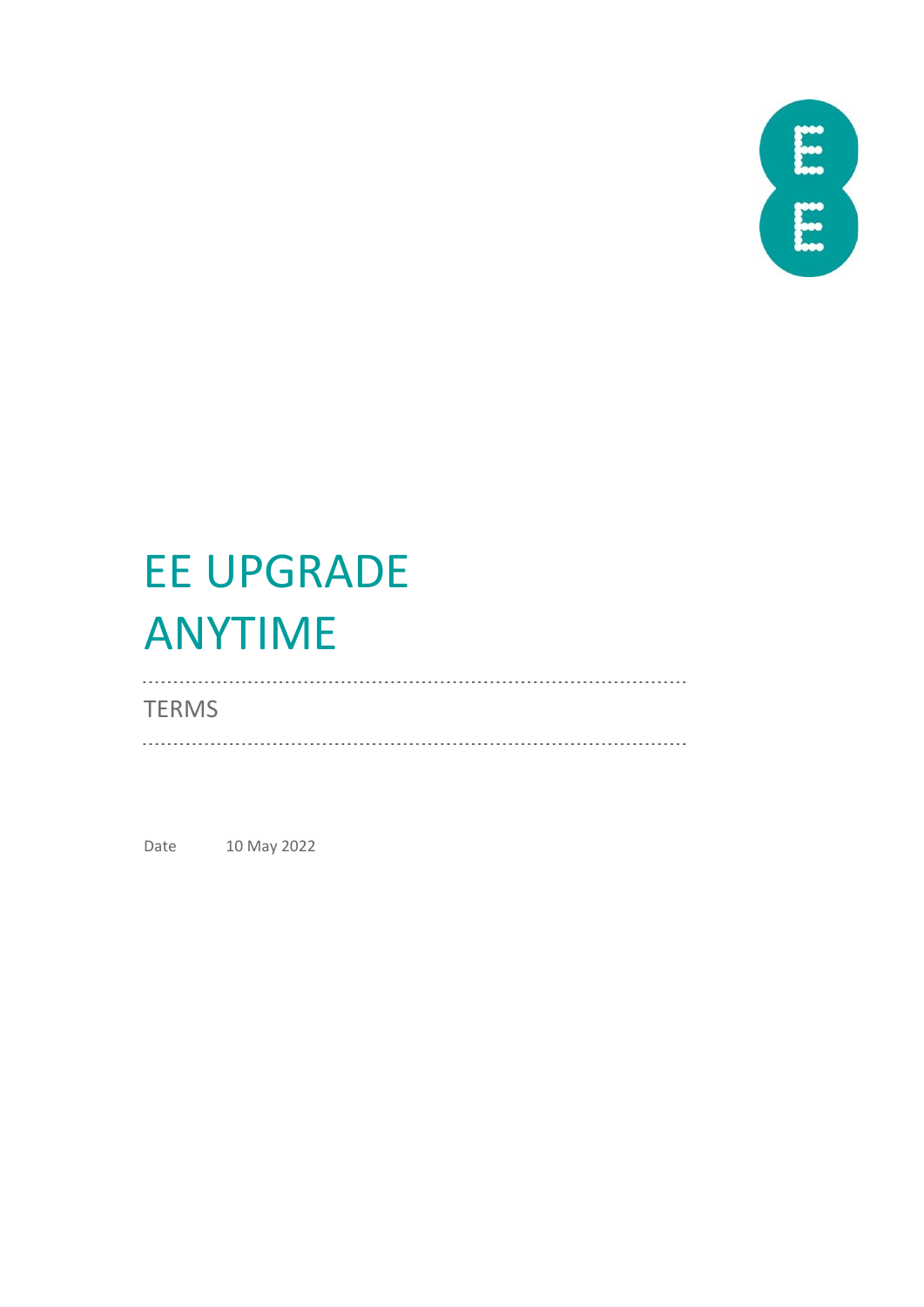This offer is only available to new and upgrading customers on a 24 month Smart Plan with an eligible device (or existing customers on a 24 month 8GB, 20GB, 60GB or 100GB 4GEE Max plan.)

Eligible customers must upgrade, in a participating EE retail store or by contacting customer services, to an eligible Pay Monthly plan with a new 24 month minimum term. The data allowance must be at least the same as or higher than the data allowance on your current plan. You'll need to return your current device (which you must have got from us originally or from us as part of a successful insurance claim) in full working condition (described below) and with no missing, damaged, or cracked parts (e.g. a stylus for touch screen phones should be included if the phone was originally supplied with one).

When you've been a customer with us for at least 15 days, we'll waive your price plan's early termination charge if you choose to take part in this trade-in offer. However, depending on when you choose to hand back your device, you may have to pay an Early Upgrade Charge. You may also have to pay a Damaged or Missing Device Charge (described below). If you participate in this early trade-in offer, you'll be ineligible for any other recycle and reward scheme that would otherwise be available to you.

We won't accept your request for an EE Upgrade Anytime Trade-In & Upgrade if your EE account is not fully up to date and/or you fail standard eligibility checks.

#### **General**

Offer is not available with any Pay Monthly plan with a PERK or a student discount. Phones are subject to availability at the time you want to upgrade. You understand that once you return your current phone to us you will not be able to get it back again. Before trading in your device, you'll need to: remove the SIM card, disable any location finder software on the device, remove any security features (e.g. PIN code, finger print access), remove all personal content and make back-up copies where appropriate. EE is not responsible for any content you lose as a result of the upgrade. We may withdraw this benefit at any time.

## **Charges**

You will be charged in accordance with the table at ee.co.uk/upgradeanytime. The Damaged or Missing Device Charge is also applicable where repairs have been carried out to your device by a third party not authorised by EE or the manufacturer. If any theft/loss protection apps on your device are not disabled (e.g. Find My iPhone) we will charge you the Damaged or Missing Device Charge as it will have zero value. Charges may vary, ee.co.uk/upgradeanytime for more info.

## **Device Condition**

A Damaged or Missing Device Charge applies where your device:

- does not power up;
- is not free from PIN locks;
- cannot make and receive calls or send texts;
- does not have fully operative features (such as Bluetooth or a camera);